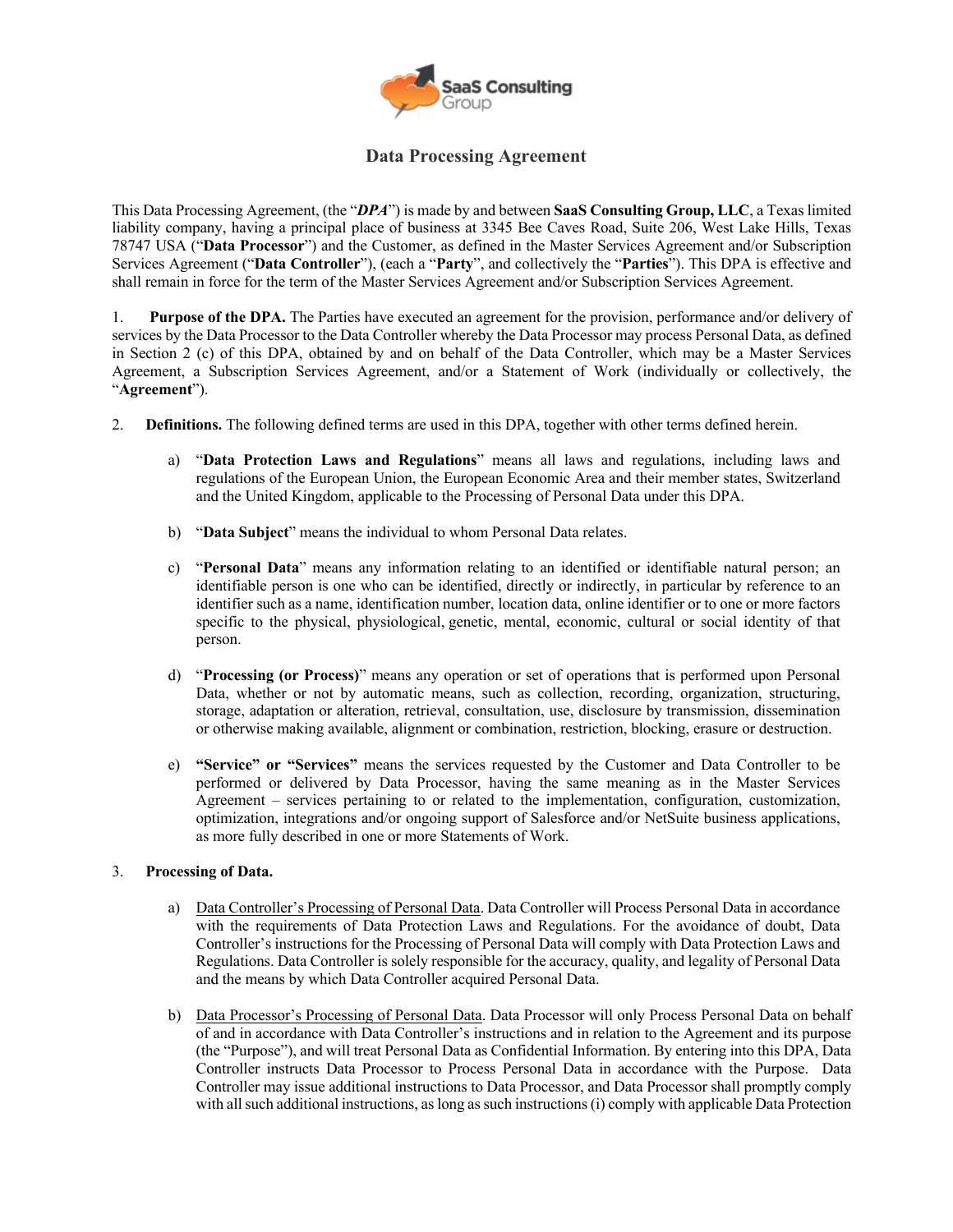Laws and Regulations, (ii) are issued by Data Controller to Data Processor in writing and with sufficient advance notice for Data Processor to review, consider and act on such instructions, do not provide Data Processor with additional sensitive or special Personal Data that imposes additional data security or data protection obligations on Data Processor beyond those which are already contemplated in the Agreement (iii) and (iv) Data Processor has the means and authority to so act. To the extent that Data Processor expects to incur additional charges or fees not contemplated or covered by the Agreement and with respect to any additional instructions, the Parties shall, without prejudice, negotiate in good faith as to which Party or Parties bear the cost of the additional instructions.

c) Subprocessing of Personal Data. Data Controller permits Data Processor to use subprocessors to Process Personal Data; provided, that Data Processor enters into an agreement with each subprocessor that contains terms no less restrictive than this DPA and that complies with the Data Protection Laws and Regulations. Data Processor will provide Data Controller with sixty (60) calendar days advance notice prior to using a new subprocessor to Process Personal Data for the Purpose. Data Controller may terminate this DPA if the new subprocessor is unacceptable to Data Controller.

# 4. **Rights of Data Subjects.**

- a) Correction, Blocking and Deletion. To the extent Data Controller does not have the ability to correct, amend, block or delete Personal Data, as required by Data Protection Laws and Regulations, Data Processor will comply with any commercially reasonable written request by Data Controller to facilitate such actions to the extent Data Processor is legally permitted to do so. Data Controller is responsible for any costs arising from Data Processor's assistance.
- b) Data Subject Requests. Data Processor will, to the extent legally permitted, promptly notify Data Controller if it receives a request from a Data Subject for access to, correction, amendment or deletion of that person's Personal Data. Data Processor will not respond to any such Data Subject request without Data Controller's prior written consent except to confirm that the request relates to Data Controller. Data Processor will provide Data Controller with commercially reasonable cooperation and assistance in relation to the handling of a Data Subject's request for access to that person's Personal Data, to the extent legally permitted and to the extent Data Controller does not have access to such Personal Data. Data Controller is responsible for any costs arising from Data Processor's assistance.

# 5. **Data Processor Personnel.**

- a) Confidentiality. Data Processor will ensure that its personnel engaged in the Processing of Personal Data are informed of the confidential nature of the Personal Data, have received appropriate training on their responsibilities, and have executed written confidentiality agreements. Data Processor will ensure that such confidentiality obligations survive the termination of the personnel engagement.
- b) Reliability. Data Processor will take commercially reasonable steps to ensure the reliability of any Data Processor personnel engaged in the Processing of Personal Data.
- c) Limitation of Access. Data Processor will ensure that access to Personal Data is limited to those personnel performing services or related oversight of such services in accordance with the Agreement.
- d) Data Protection Officer. Data Processor has appointed a corporate officer to oversee and otherwise manage its data protection responsibilities and obligations. The appointed person may be reached at legal@saascg.com.

6. **Security.** Data Processor maintains adequate administrative, physical, and technical safeguards for protection of the security (including protection against unauthorized or unlawful processing and against accidental loss, destruction or damage), confidentiality, and integrity of Personal Data.

7. **Security Breach Management and Notification.** Data Processor maintains security incident management policies and procedures, and will, to the extent permitted by law, promptly notify Data Controller of any actual or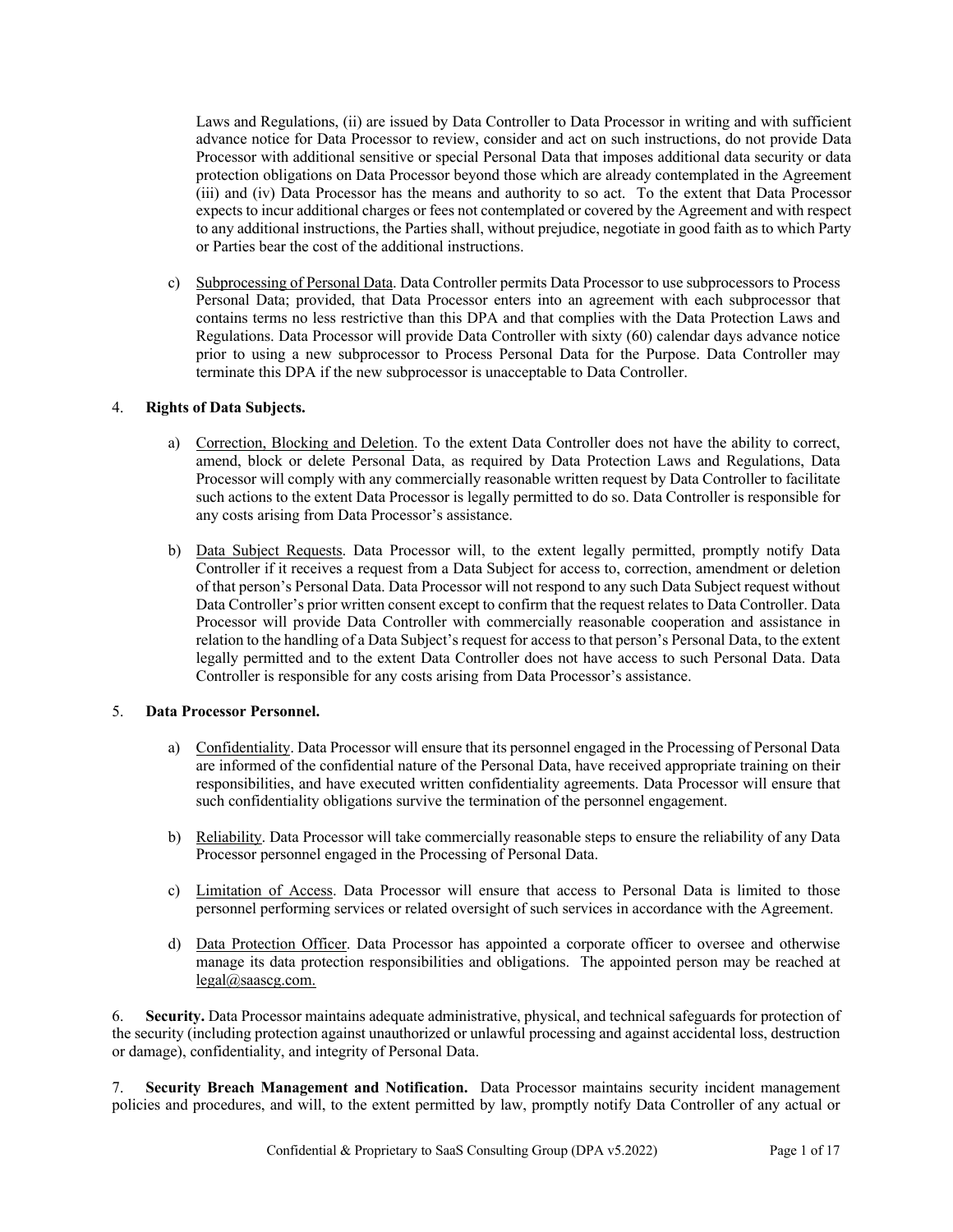reasonably suspected unauthorized disclosure of Personal Data, of which Data Processor becomes aware (a "**Security Breach**"). To the extent such Security Breach is caused by a violation of the requirements of this DPA, Data Processor will make reasonable efforts to identify and remediate the cause of such Security Breach.

8. **EU-US Transfers.** For the purposes of Article 26(2) of Directive 95/46/EC as it may relate to the Processing of Personal Data that is transferred from the European Economic Area to the United States, Data Controller and Data Processor have agreed on the Standard Contractual Clauses described in Schedule 1 in order to adduce adequate safeguards with respect to the protection of privacy and fundamental rights and freedoms of individuals for the transfer by the data exporter to the data importer of the personal data described in Schedule 1.

# 9. **Audits.**

- a) Data Processor. Data Processor allows for, cooperates with, and contributes to audits, including inspections, conducted by Data Controller or an external auditor engaged by Data Controller. Audits may be conducted: (i) from time to time on reasonable notice, but no more frequently than once per calendar year; (ii) during normal business hours and so as not to unreasonably interfere with Data Processor's performance of the services or unreasonably interfere with Data Processor's business; and (iii) during the term of this DPA. The notice requirement in clause  $9(a)(i)$  and the restrictions stated in 9(a)(ii) shall not apply to the extent the audit is initiated by a regulator. Data Processor shall provide to Data Controller and its auditors and regulators reasonable assistance as they require for the purpose of performing an audit, including access to the following: the place, premises and facilities from which the services will be performed; the systems (including software, networks, firewalls and servers) used to perform the service; and data, records, manuals and other information relating to the services. Each Party shall bear its own costs in relation to the audit. If an audit results in Data Processor being notified that it, or its Processing of Personal Data, is not in compliance with Data Protection Laws and Regulations, the Parties shall discuss such finding and, with respect to any such non-compliance, Data Processor shall promptly take all corrective actions necessary to achieve compliance to the satisfaction of Data Controller. Where any audit report prepared by Data Processor's internal or external auditors contains information relating to the Personal Data, Data Processor shall promptly disclose such information to Data Controller.
- b) Subprocessor. Data Processor will facilitate, cooperate, and assist with Data Controller's audit of any subprocessor. If an audit results in Data Processor being notified that the subprocessor, or its Processing of Personal Data, is not in compliance with Data Protection Laws and Regulations, the Parties shall discuss such finding and, with respect to any such non-compliance, Data Processor shall promptly take all corrective actions necessary to achieve compliance to the satisfaction of Data Controller including, but not limited to, replacing the subprocessor with a new subprocessor acceptable to Data Controller. If Data Processor breaches its obligations under this Section, Data Controller may terminate the Agreement.

10. Updates. This DPA may be amended from time to time as necessary by the Data Processor. Data Processor shall maintain version documentation for each DPA, and shall provide at least thirty (30) days written notice to Customers of any updates to the DPA.

11. **Miscellaneous**. This DPA constitutes the entire agreement between the Parties with respect to the subject matter hereof and supersedes all prior understandings regarding such subject matter, whether written or oral. To the extent a conflict exists between this DPA and the Agreement regarding the subject matter of this DPA, the terms of this DPA will govern. This DPA will be binding upon and inure to the benefit of the Parties, their successors and permitted assigns. Data Controller may assign this DPA to an affiliate or in connection with a merger of Data Controller or the sale of substantially all of Data Controller's assets. If this DPA is translated into languages other than English, the English version will control. If for any reason, a court of competent jurisdiction or duly appointed arbitrator finds any provision or portion of this DPA to be unenforceable, the remainder of this DPA will continue in full force and effect. No amendment or modification of this DPA will be binding unless in writing and signed by Data Controller. Any waiver by a Party of a breach of any provision of this DPA will not operate as or be construed as a waiver of any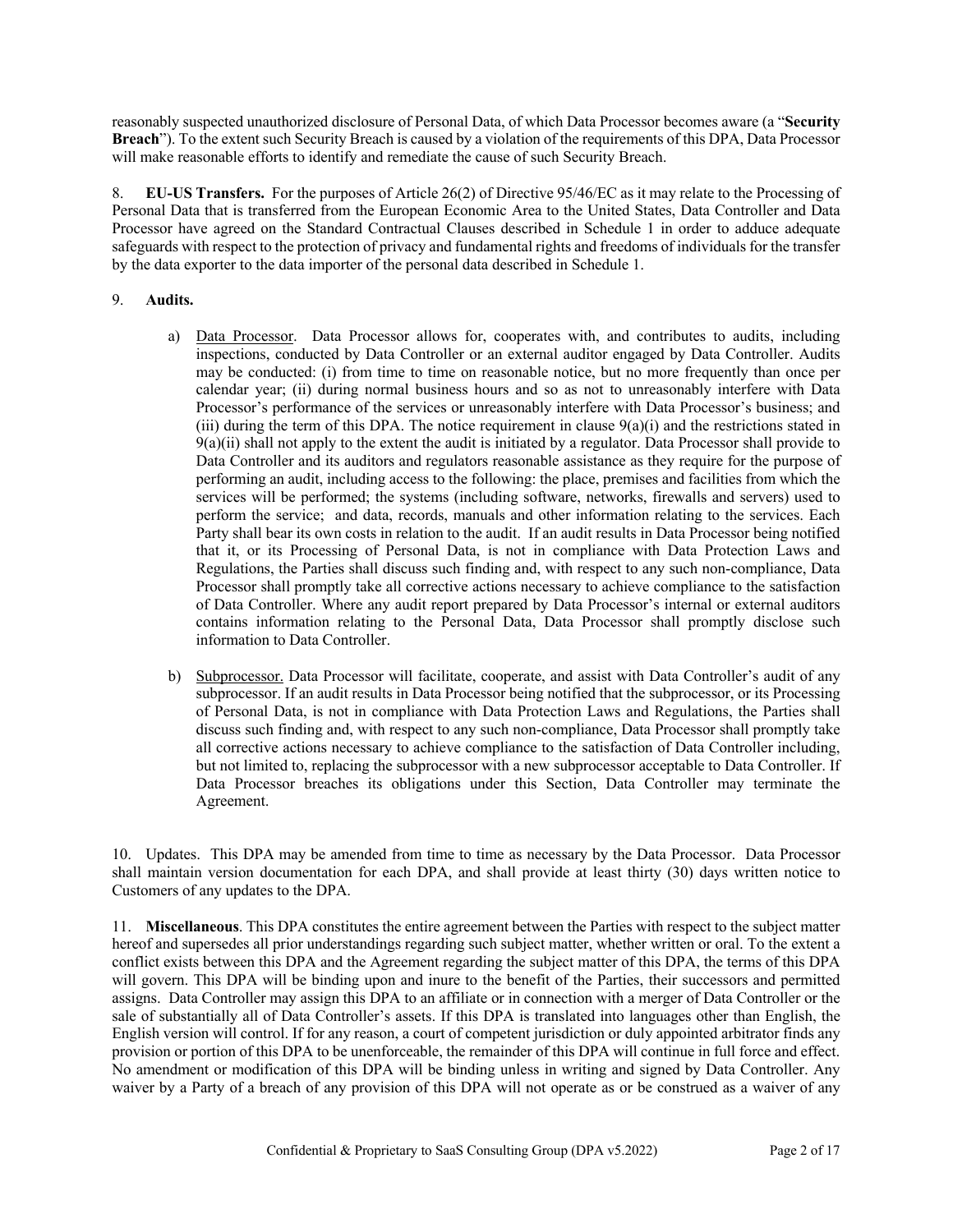further or subsequent breach. Provisions of this DPA that by their nature are to be performed or enforced following any termination of this DPA shall survive such termination.

12. **Authority of Signatories**. Each person signing the Agreement represents and warrants that he or she is duly authorized and has legal capacity to execute this DPA.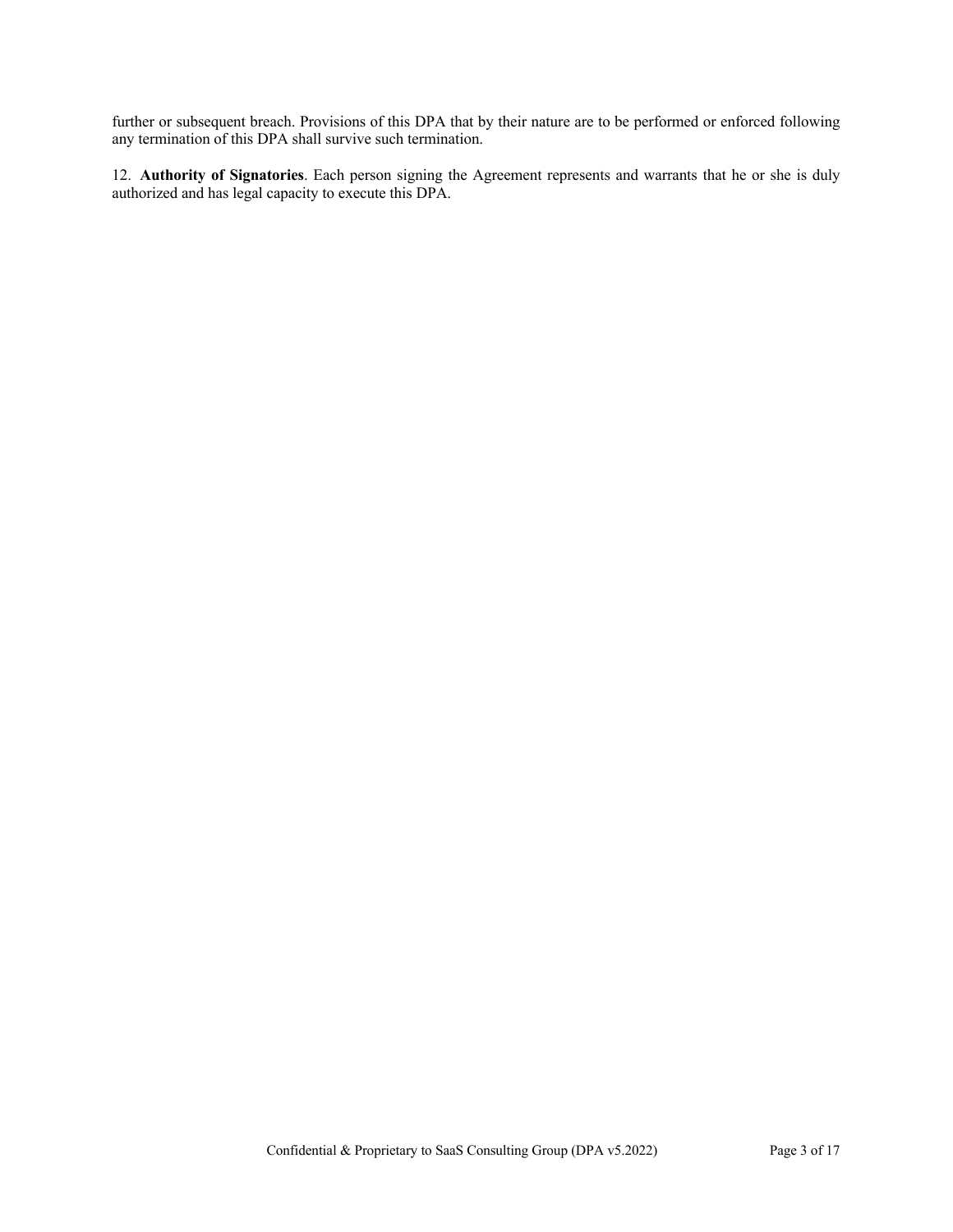# **SECTION I**

# *Clause 1*

# *Purpose and scope*

- (a) The purpose of these standard contractual clauses is to ensure compliance with the requirements of Regulation (EU) 2016/679 of the European Parliament and of the Council of 27 April 2016 on the protection of natural persons with regard to the processing of personal data and on the free movement of such data (General Data Protection Regulation)<sup>1</sup> for the transfer of personal data to a third country.
- (b) The Parties:
	- (i) the natural or legal person(s), public authority/ies, agency/ies or other body/ies (hereinafter "entity/ies") transferring the personal data, as listed in Annex I.A. (hereinafter each "data exporter"), and
	- (ii) the entity/ies in a third country receiving the personal data from the data exporter, directly or indirectly via another entity also Party to these Clauses, as listed in Annex I.A. (hereinafter each "data importer")
	- have agreed to these standard contractual clauses (hereinafter: "Clauses").
- (c) These Clauses apply with respect to the transfer of personal data as specified in Annex I.B.
- (d) The Appendix to these Clauses containing the Annexes referred to therein forms an integral part of these Clauses.

# *Clause 2*

# *Effect and invariability of the Clauses*

- (a) These Clauses set out appropriate safeguards, including enforceable data subject rights and effective legal remedies, pursuant to Article 46(1) and Article 46 (2)(c) of Regulation (EU) 2016/679 and, with respect to data transfers from controllers to processors and/or processors to processors, standard contractual clauses pursuant to Article 28(7) of Regulation (EU) 2016/679, provided they are not modified, except to select the appropriate Module(s) or to add or update information in the Appendix. This does not prevent the Parties from including the standard contractual clauses laid down in these Clauses in a wider contract and/or to add other clauses or additional safeguards, provided that they do not contradict, directly or indirectly, these Clauses or prejudice the fundamental rights or freedoms of data subjects.
- (b) These Clauses are without prejudice to obligations to which the data exporter is subject by virtue of Regulation (EU) 2016/679.

#### *Clause 3 Third-party beneficiaries*

- (a) Data subjects may invoke and enforce these Clauses, as third-party beneficiaries, against the data exporter and/or data importer, with the following exceptions:
	- (i) Clause 1, Clause 2, Clause 3, Clause 6, Clause 7;
	- (ii) Clause 8 Module One: Clause 8.5 (e) and Clause 8.9(b); Module Two: Clause 8.1(b),  $8.9(a)$ , (c), (d) and (e); Module Three: Clause  $8.1(a)$ , (c) and (d) and Clause  $8.9(a)$ , (c), (d), (e), (f) and (g); Module Four: Clause 8.1 (b) and Clause 8.3(b);
	- (iii) Clause 9 Module Two: Clause 9(a), (c), (d) and (e); Module Three: Clause 9(a), (c), (d) and (e);
	- (iv) Clause 12 Module One: Clause 12(a) and (d); Modules Two and Three: Clause 12(a), (d) and (f);

Where the data exporter is a processor subject to Regulation (EU) 2016/679 acting on behalf of a Union institution or body as controller, reliance on these Clauses when engaging another processor (sub-processing) not subject to Regulation (EU) 2016/679 also ensures compliance with Article 29(4) of Regulation (EU) 2018/1725 of the European Parliament and of the Council of 23 October 2018 on the protection of natural persons with regard to the processing of personal data by the Union institutions, bodies, offices and agencies and on the free movement of such data, and repealing Regulation (EC) No 45/2001 and Decision No 1247/2002/EC (OJ L 295 of 21.11.2018, p. 39), to the extent these Clauses and the data protection obligations as set out in the contract or other legal act between the controller and the processor pursuant to Article 29(3) of Regulation (EU) 2018/1725 are aligned. This will in particular be the case where the controller and processor rely on the standard contractual clauses included in Decision […].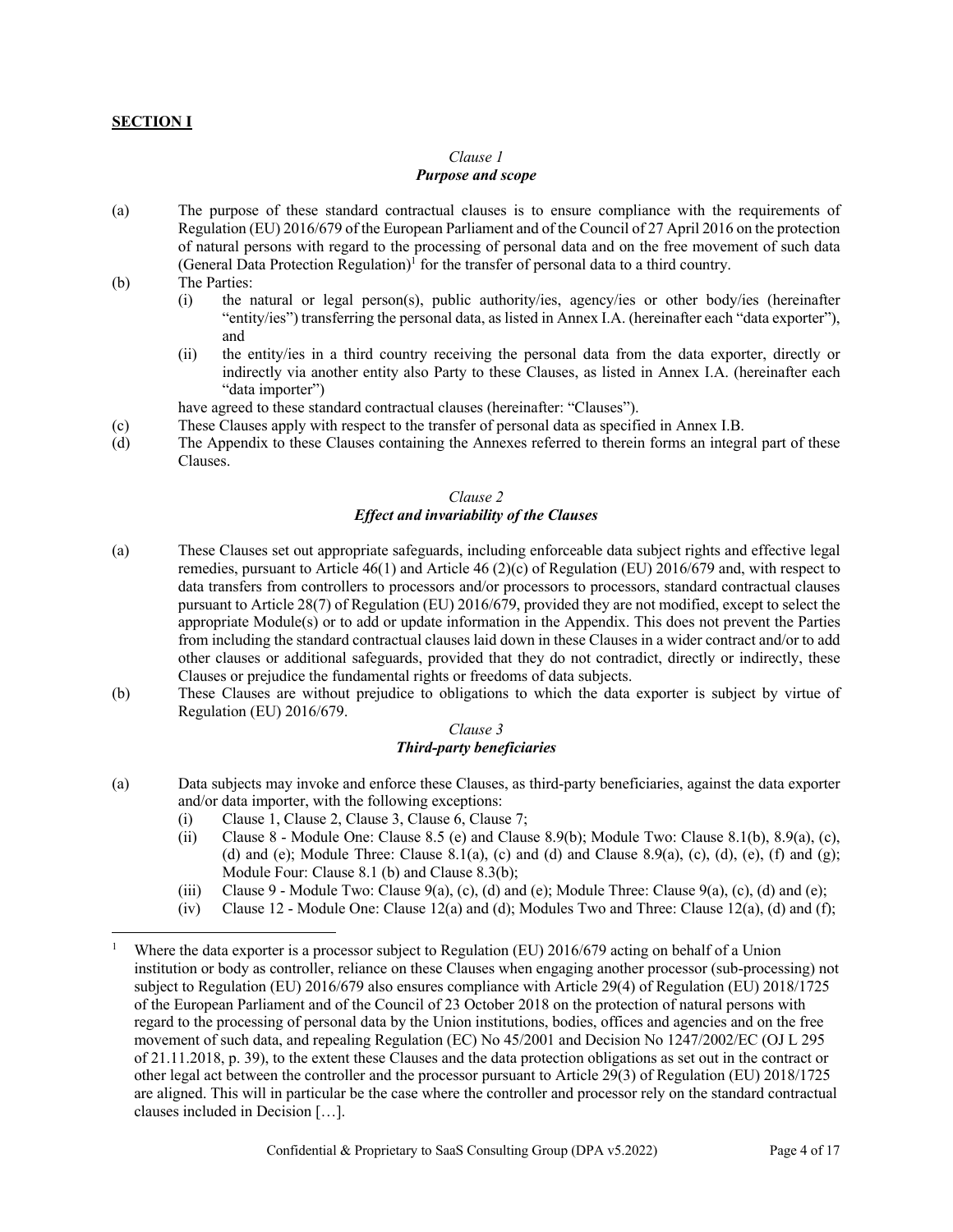- (v) Clause 13;
- (vi) Clause 15.1(c), (d) and (e);
- (vii) Clause  $16(e)$ ;
- (viii) Clause 18 Modules One, Two and Three: Clause 18(a) and (b); Module Four: Clause 18.
- (b) Paragraph (a) is without prejudice to rights of data subjects under Regulation (EU) 2016/679.

#### *Clause 4*

# *Interpretation*

- (a) Where these Clauses use terms that are defined in Regulation (EU) 2016/679, those terms shall have the same meaning as in that Regulation.
- (b) These Clauses shall be read and interpreted in the light of the provisions of Regulation (EU) 2016/679.
- (c) These Clauses shall not be interpreted in a way that conflicts with rights and obligations provided for in Regulation (EU) 2016/679.

# *Clause 5*

# *Hierarchy*

In the event of a contradiction between these Clauses and the provisions of related agreements between the Parties, existing at the time these Clauses are agreed or entered into thereafter, these Clauses shall prevail.

# *Clause 6 Description of the transfer(s)*

The details of the transfer(s), and in particular the categories of personal data that are transferred and the purpose(s) for which they are transferred, are specified in Annex I.B.

# *Clause 7 - Optional Docking clause*

- (a) An entity that is not a Party to these Clauses may, with the agreement of the Parties, accede to these Clauses at any time, either as a data exporter or as a data importer, by completing the Appendix and signing Annex I.A.
- (b) Once it has completed the Appendix and signed Annex I.A, the acceding entity shall become a Party to these Clauses and have the rights and obligations of a data exporter or data importer in accordance with its designation in Annex I.A.
- (c) The acceding entity shall have no rights or obligations arising under these Clauses from the period prior to becoming a Party.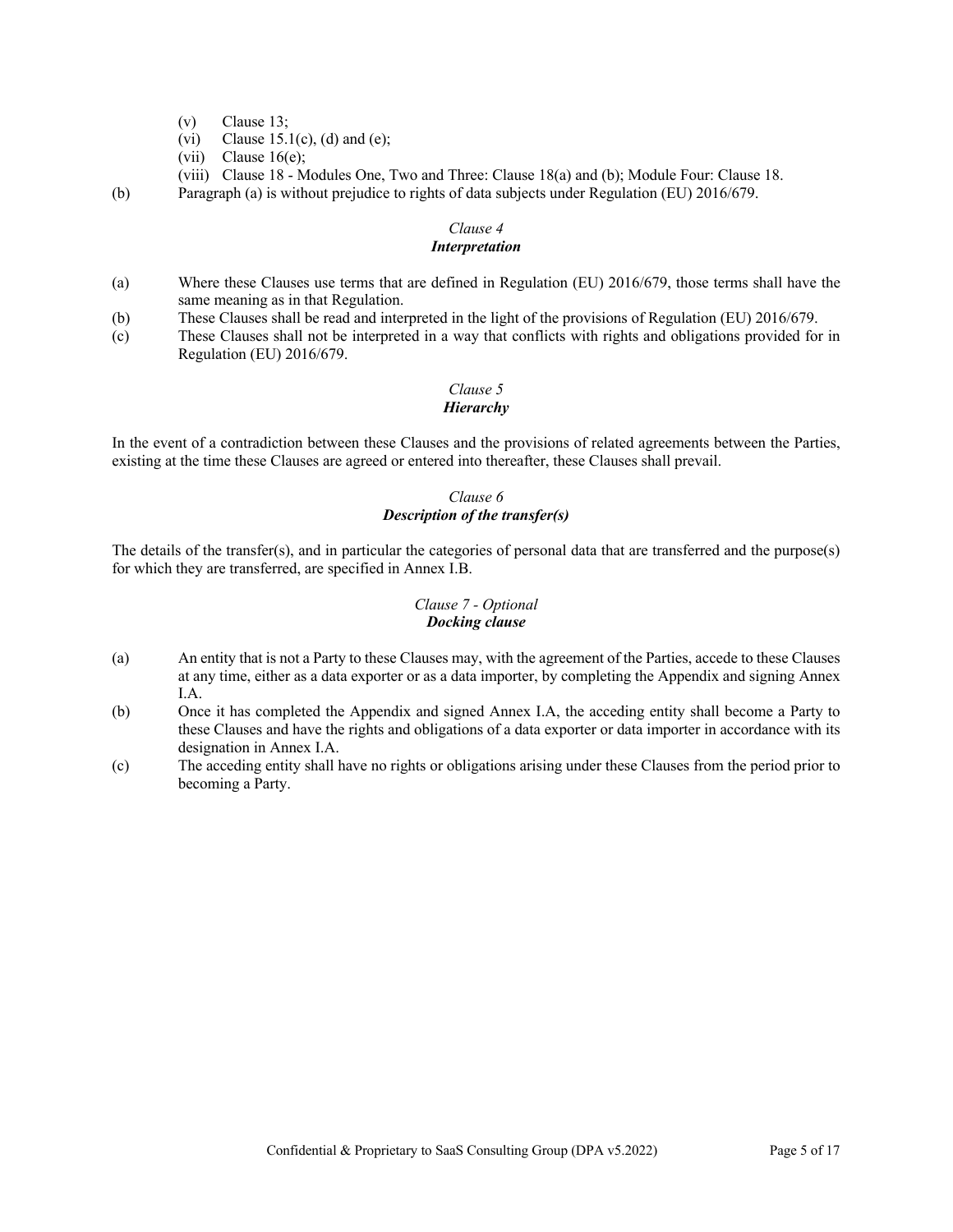# **SECTION II – OBLIGATIONS OF THE PARTIES**

# *Clause 8 Data protection safeguards*

The data exporter warrants that it has used reasonable efforts to determine that the data importer is able, through the implementation of appropriate technical and organisational measures, to satisfy its obligations under these Clauses.

#### **MODULE TWO: Transfer controller to processor**

#### **8.1 Instructions**

- (a) The data importer shall process the personal data only on documented instructions from the data exporter. The data exporter may give such instructions throughout the duration of the contract.
- (b) The data importer shall immediately inform the data exporter if it is unable to follow those instructions.

#### **8.2 Purpose limitation**

The data importer shall process the personal data only for the specific purpose(s) of the transfer, as set out in Annex I.B, unless on further instructions from the data exporter.

#### **8.3 Transparency**

On request, the data exporter shall make a copy of these Clauses, including the Appendix as completed by the Parties, available to the data subject free of charge. To the extent necessary to protect business secrets or other confidential information, including the measures described in Annex II and personal data, the data exporter may redact part of the text of the Appendix to these Clauses prior to sharing a copy, but shall provide a meaningful summary where the data subject would otherwise not be able to understand the its content or exercise his/her rights. On request, the Parties shall provide the data subject with the reasons for the redactions, to the extent possible without revealing the redacted information. This Clause is without prejudice to the obligations of the data exporter under Articles 13 and 14 of Regulation (EU) 2016/679.

## **8.4 Accuracy**

If the data importer becomes aware that the personal data it has received is inaccurate, or has become outdated, it shall inform the data exporter without undue delay. In this case, the data importer shall cooperate with the data exporter to erase or rectify the data.

#### **8.5 Duration of processing and erasure or return of data**

Processing by the data importer shall only take place for the duration specified in Annex I.B. After the end of the provision of the processing services, the data importer shall, at the choice of the data exporter, delete all personal data processed on behalf of the data exporter and certify to the data exporter that it has done so, or return to the data exporter all personal data processed on its behalf and delete existing copies. Until the data is deleted or returned, the data importer shall continue to ensure compliance with these Clauses. In case of local laws applicable to the data importer that prohibit return or deletion of the personal data, the data importer warrants that it will continue to ensure compliance with these Clauses and will only process it to the extent and for as long as required under that local law. This is without prejudice to Clause 14, in particular the requirement for the data importer under Clause  $14(e)$  to notify the data exporter throughout the duration of the contract if it has reason to believe that it is or has become subject to laws or practices not in line with the requirements under Clause 14(a).

#### **8.6 Security of processing**

(a) The data importer and, during transmission, also the data exporter shall implement appropriate technical and organisational measures to ensure the security of the data, including protection against a breach of security leading to accidental or unlawful destruction, loss, alteration, unauthorised disclosure or access to that data (hereinafter "personal data breach"). In assessing the appropriate level of security, the Parties shall take due account of the state of the art, the costs of implementation, the nature, scope, context and purpose(s) of processing and the risks involved in the processing for the data subjects. The Parties shall in particular consider having recourse to encryption or pseudonymisation, including during transmission, where the purpose of processing can be fulfilled in that manner. In case of pseudonymisation, the additional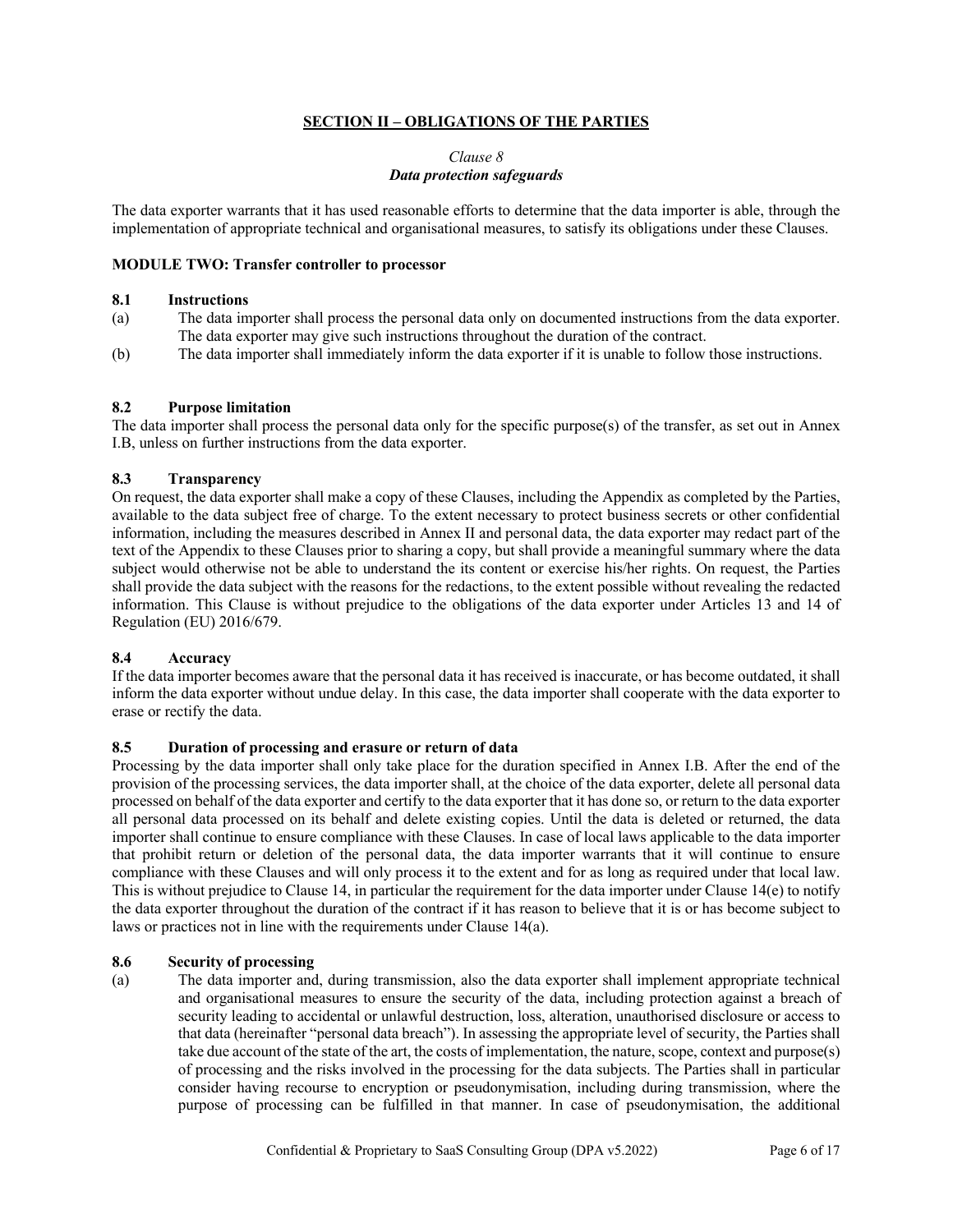information for attributing the personal data to a specific data subject shall, where possible, remain under the exclusive control of the data exporter. In complying with its obligations under this paragraph, the data importer shall at least implement the technical and organisational measures specified in Annex II. The data importer shall carry out regular checks to ensure that these measures continue to provide an appropriate level of security.

- (b) The data importer shall grant access to the personal data to members of its personnel only to the extent strictly necessary for the implementation, management and monitoring of the contract. It shall ensure that persons authorised to process the personal data have committed themselves to confidentiality or are under an appropriate statutory obligation of confidentiality.
- (c) In the event of a personal data breach concerning personal data processed by the data importer under these Clauses, the data importer shall take appropriate measures to address the breach, including measures to mitigate its adverse effects. The data importer shall also notify the data exporter without undue delay after having become aware of the breach. Such notification shall contain the details of a contact point where more information can be obtained, a description of the nature of the breach (including, where possible, categories and approximate number of data subjects and personal data records concerned), its likely consequences and the measures taken or proposed to address the breach including, where appropriate, measures to mitigate its possible adverse effects. Where, and in so far as, it is not possible to provide all information at the same time, the initial notification shall contain the information then available and further information shall, as it becomes available, subsequently be provided without undue delay.
- (d) The data importer shall cooperate with and assist the data exporter to enable the data exporter to comply with its obligations under Regulation (EU) 2016/679, in particular to notify the competent supervisory authority and the affected data subjects, taking into account the nature of processing and the information available to the data importer.

# **8.7 Sensitive data**

Where the transfer involves personal data revealing racial or ethnic origin, political opinions, religious or philosophical beliefs, or trade union membership, genetic data, or biometric data for the purpose of uniquely identifying a natural person, data concerning health or a person's sex life or sexual orientation, or data relating to criminal convictions and offences (hereinafter "sensitive data"), the data importer shall apply the specific restrictions and/or additional safeguards described in Annex I.B.

# **8.8 Onward transfers**

The data importer shall only disclose the personal data to a third party on documented instructions from the data exporter. In addition, the data may only be disclosed to a third party located outside the European Union<sup>2</sup> (in the same country as the data importer or in another third country, hereinafter "onward transfer") if the third party is or agrees to be bound by these Clauses, under the appropriate Module, or if:

- (i) the onward transfer is to a country benefitting from an adequacy decision pursuant to Article 45 of Regulation (EU) 2016/679 that covers the onward transfer;
- (ii) the third party otherwise ensures appropriate safeguards pursuant to Articles 46 or 47 Regulation of (EU) 2016/679 with respect to the processing in question;
- (iii) the onward transfer is necessary for the establishment, exercise or defence of legal claims in the context of specific administrative, regulatory or judicial proceedings; or
- (iv) the onward transfer is necessary in order to protect the vital interests of the data subject or of another natural person.

Any onward transfer is subject to compliance by the data importer with all the other safeguards under these Clauses, in particular purpose limitation.

# **8.9 Documentation and compliance**

<sup>&</sup>lt;sup>2</sup> The Agreement on the European Economic Area (EEA Agreement) provides for the extension of the European Union's internal market to the three EEA States Iceland, Liechtenstein and Norway. The Union data protection legislation, including Regulation (EU) 2016/679, is covered by the EEA Agreement and has been incorporated into Annex XI thereto. Therefore, any disclosure by the data importer to a third party located in the EEA does not qualify as an onward transfer for the purpose of these Clauses.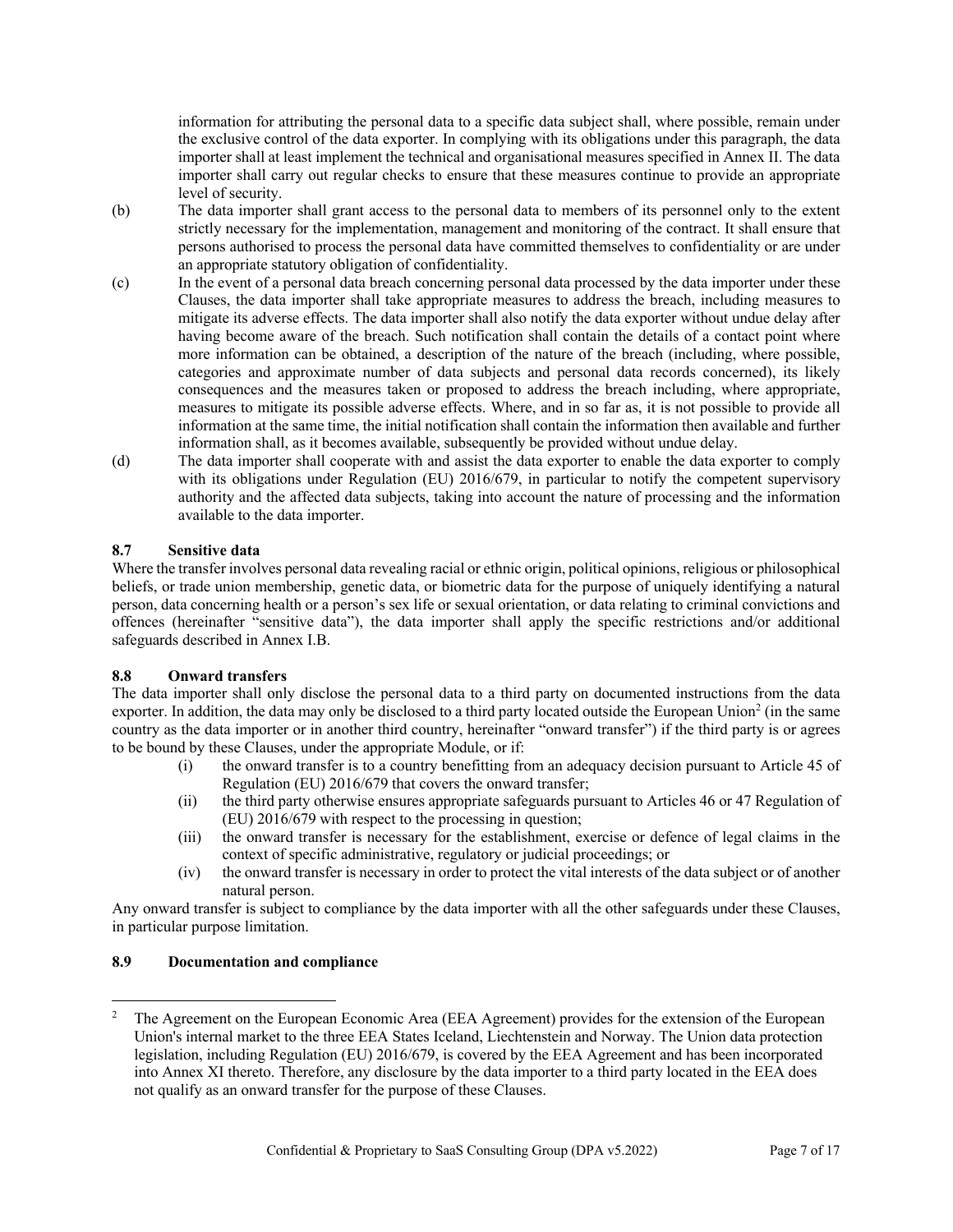- (a) The data importer shall promptly and adequately deal with enquiries from the data exporter that relate to the processing under these Clauses.
- (b) The Parties shall be able to demonstrate compliance with these Clauses. In particular, the data importer shall keep appropriate documentation on the processing activities carried out on behalf of the data exporter.
- (c) The data importer shall make available to the data exporter all information necessary to demonstrate compliance with the obligations set out in these Clauses and at the data exporter's request, allow for and contribute to audits of the processing activities covered by these Clauses, at reasonable intervals or if there are indications of non-compliance. In deciding on a review or audit, the data exporter may take into account relevant certifications held by the data importer.
- (d) The data exporter may choose to conduct the audit by itself or mandate an independent auditor. Audits may include inspections at the premises or physical facilities of the data importer and shall, where appropriate, be carried out with reasonable notice.
- (e) The Parties shall make the information referred to in paragraphs (b) and (c), including the results of any audits, available to the competent supervisory authority on request.

# *Clause 9 Use of sub-processors*

#### **MODULE TWO: Transfer controller to processor**

- (a) OPTION 1: GENERAL WRITTEN AUTHORISATION The data importer has the data exporter's general authorisation for the engagement of sub-processor(s) from an agreed list. The data importer shall specifically inform the data exporter in writing of any intended changes to that list through the addition or replacement of sub-processors at least [*THIRTY DAYS (30)*] in advance, thereby giving the data exporter sufficient time to be able to object to such changes prior to the engagement of the sub-processor(s). The data importer shall provide the data exporter with the information necessary to enable the data exporter to exercise its right to object.
- (b) Where the data importer engages a sub-processor to carry out specific processing activities (on behalf of the data exporter), it shall do so by way of a written contract that provides for, in substance, the same data protection obligations as those binding the data importer under these Clauses, including in terms of thirdparty beneficiary rights for data subjects.<sup>3</sup> The Parties agree that, by complying with this Clause, the data importer fulfils its obligations under Clause 8.8. The data importer shall ensure that the sub-processor complies with the obligations to which the data importer is subject pursuant to these Clauses.
- (c) The data importer shall provide, at the data exporter's request, a copy of such a sub-processor agreement and any subsequent amendments to the data exporter. To the extent necessary to protect business secrets or other confidential information, including personal data, the data importer may redact the text of the agreement prior to sharing a copy.
- (d) The data importer shall remain fully responsible to the data exporter for the performance of the subprocessor's obligations under its contract with the data importer. The data importer shall notify the data exporter of any failure by the sub-processor to fulfil its obligations under that contract.
- *(e)* The data importer shall agree a third-party beneficiary clause with the sub-processor whereby in the event the data importer has factually disappeared, ceased to exist in law or has become insolvent - the data exporter shall have the right to terminate the sub-processor contract and to instruct the sub-processor to erase or return the personal data.

# *Clause 10 Data subject rights*

#### **MODULE TWO: Transfer controller to processor**

(a) The data importer shall promptly notify the data exporter of any request it has received from a data subject. It shall not respond to that request itself unless it has been authorised to do so by the data exporter.

<sup>&</sup>lt;sup>3</sup> This requirement may be satisfied by the sub-processor acceding to these Clauses under the appropriate Module, in accordance with Clause 7.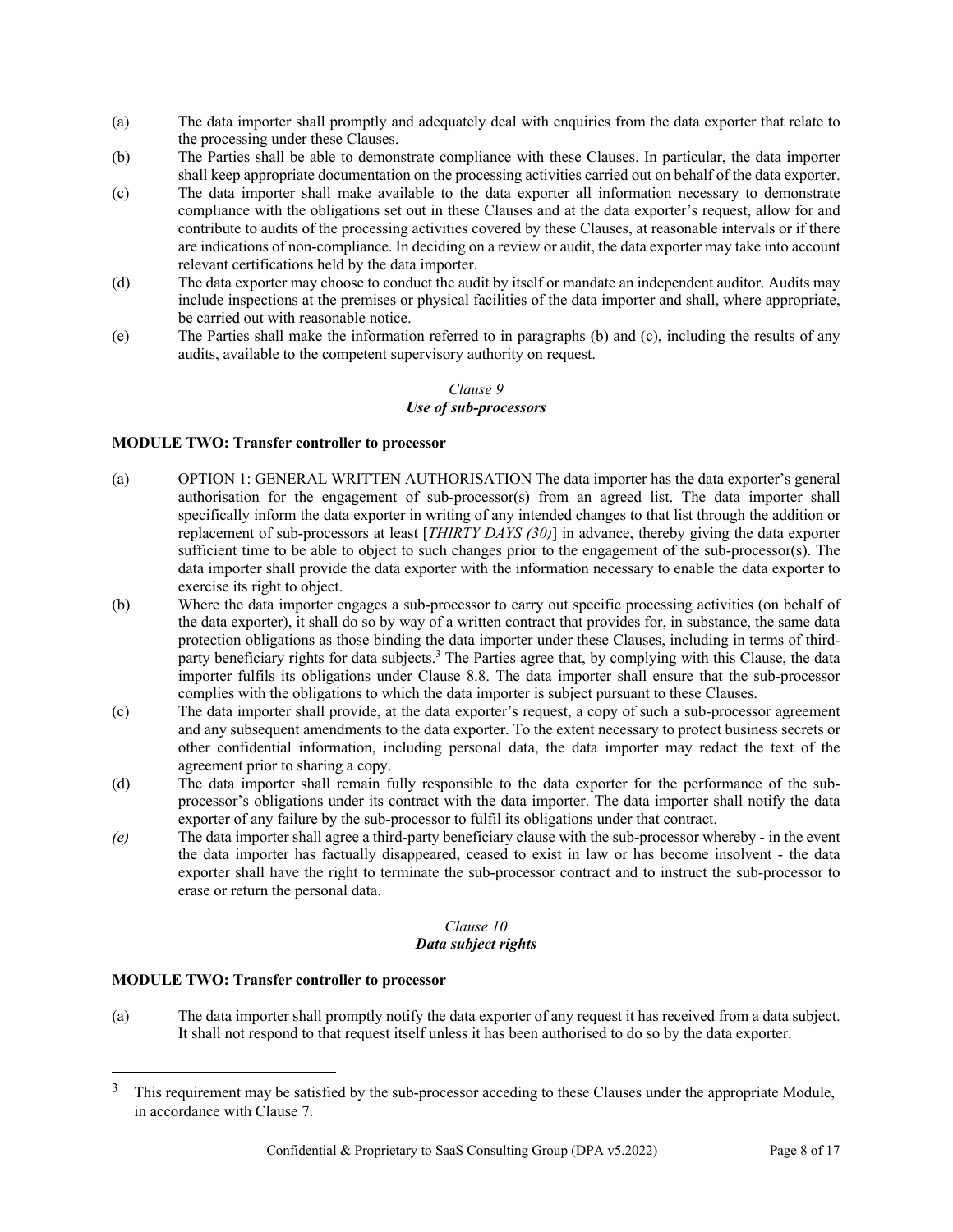- (b) The data importer shall assist the data exporter in fulfilling its obligations to respond to data subjects' requests for the exercise of their rights under Regulation (EU) 2016/679. In this regard, the Parties shall set out in Annex II the appropriate technical and organisational measures, taking into account the nature of the processing, by which the assistance shall be provided, as well as the scope and the extent of the assistance required.
- (c) In fulfilling its obligations under paragraphs (a) and (b), the data importer shall comply with the instructions from the data exporter.

#### *Clause 11 Redress*

(a) The data importer shall inform data subjects in a transparent and easily accessible format, through individual notice or on its website, of a contact point authorised to handle complaints. It shall deal promptly with any complaints it receives from a data subject.

# **MODULE TWO: Transfer controller to processor**

- (b) In case of a dispute between a data subject and one of the Parties as regards compliance with these Clauses, that Party shall use its best efforts to resolve the issue amicably in a timely fashion. The Parties shall keep each other informed about such disputes and, where appropriate, cooperate in resolving them.
- (c) Where the data subject invokes a third-party beneficiary right pursuant to Clause 3, the data importer shall accept the decision of the data subject to:
	- (i) lodge a complaint with the supervisory authority in the Member State of his/her habitual residence or place of work, or the competent supervisory authority pursuant to Clause 13;
	- (ii) refer the dispute to the competent courts within the meaning of Clause 18.
- (d) The Parties accept that the data subject may be represented by a not-for-profit body, organisation or association under the conditions set out in Article 80(1) of Regulation (EU) 2016/679.
- (e) The data importer shall abide by a decision that is binding under the applicable EU or Member State law.
- *(f)* The data importer agrees that the choice made by the data subject will not prejudice his/her substantive and procedural rights to seek remedies in accordance with applicable laws.

# *Clause 12*

# *Liability*

- (a) Each Party shall be liable to the other Party/ies for any damages it causes the other Party/ies by any breach of these Clauses.
- (b) The data importer shall be liable to the data subject, and the data subject shall be entitled to receive compensation, for any material or non-material damages the data importer or its sub-processor causes the data subject by breaching the third-party beneficiary rights under these Clauses.
- (c) Notwithstanding paragraph (b), the data exporter shall be liable to the data subject, and the data subject shall be entitled to receive compensation, for any material or non-material damages the data exporter or the data importer (or its sub-processor) causes the data subject by breaching the third-party beneficiary rights under these Clauses. This is without prejudice to the liability of the data exporter and, where the data exporter is a processor acting on behalf of a controller, to the liability of the controller under Regulation (EU) 2016/679 or Regulation (EU) 2018/1725, as applicable.
- (d) The Parties agree that if the data exporter is held liable under paragraph (c) for damages caused by the data importer (or its sub-processor), it shall be entitled to claim back from the data importer that part of the compensation corresponding to the data importer's responsibility for the damage.
- (e) Where more than one Party is responsible for any damage caused to the data subject as a result of a breach of these Clauses, all responsible Parties shall be jointly and severally liable and the data subject is entitled to bring an action in court against any of these Parties.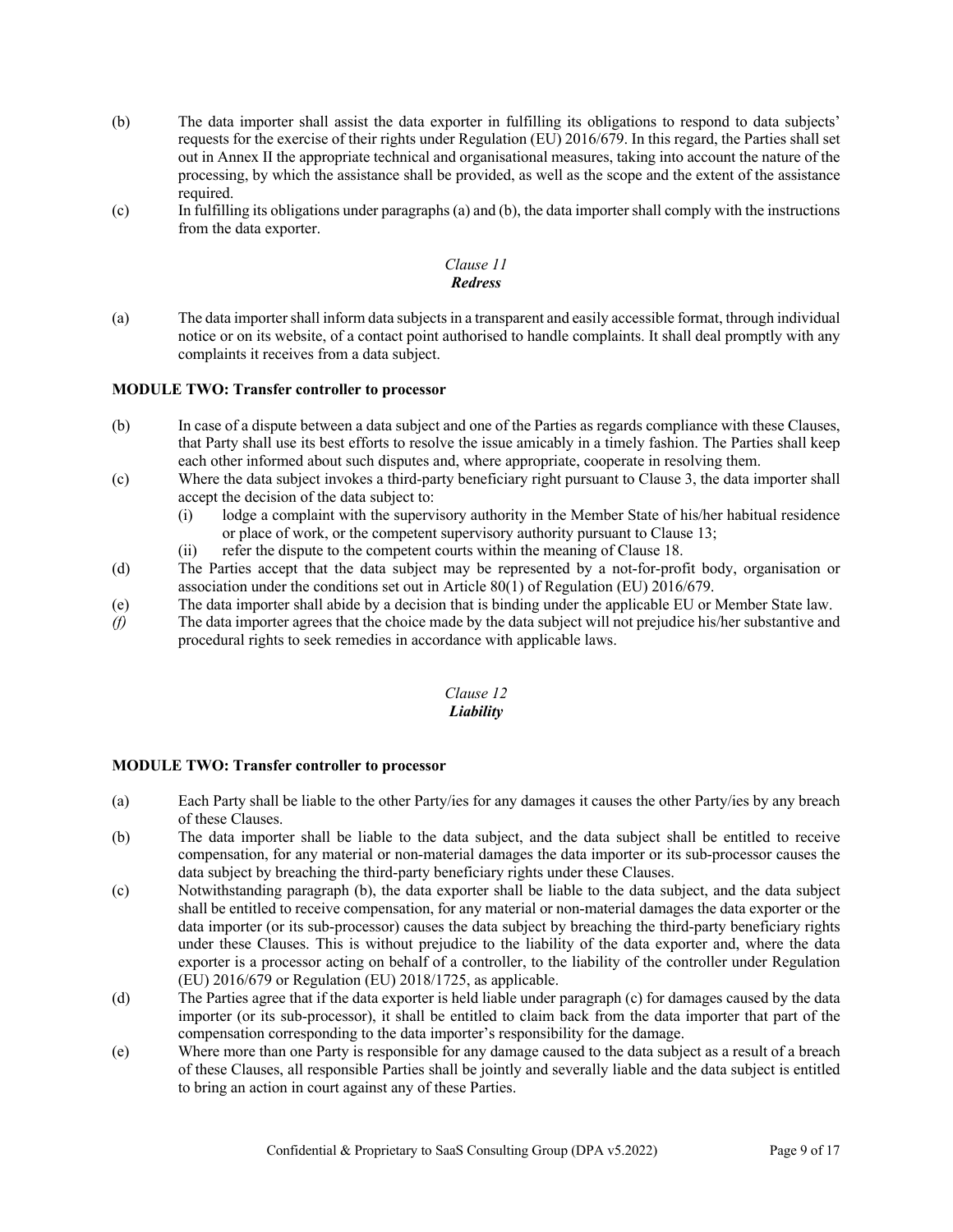- (f) The Parties agree that if one Party is held liable under paragraph (e), it shall be entitled to claim back from the other Party/ies that part of the compensation corresponding to its / their responsibility for the damage.
- (g) The data importer may not invoke the conduct of a sub-processor to avoid its own liability.

# *Clause 13 Supervision*

- (a) [Where the data exporter is established in an EU Member State:] The supervisory authority with responsibility for ensuring compliance by the data exporter with Regulation (EU) 2016/679 as regards the data transfer, as indicated in Annex I.C, shall act as competent supervisory authority. [Where the data exporter is not established in an EU Member State, but falls within the territorial scope of application of Regulation (EU) 2016/679 in accordance with its Article 3(2) and has appointed a representative pursuant to Article 27(1) of Regulation (EU) 2016/679:] The supervisory authority of the Member State in which the representative within the meaning of Article 27(1) of Regulation (EU) 2016/679 is established, as indicated in Annex I.C, shall act as competent supervisory authority. [Where the data exporter is not established in an EU Member State, but falls within the territorial scope of application of Regulation (EU) 2016/679 in accordance with its Article 3(2) without however having to appoint a representative pursuant to Article 27(2) of Regulation (EU) 2016/679:] The supervisory authority of one of the Member States in which the data subjects whose personal data is transferred under these Clauses in relation to the offering of goods or services to them, or whose behaviour is monitored, are located, as indicated in Annex I.C, shall act as competent supervisory authority.
- (b) The data importer agrees to submit itself to the jurisdiction of and cooperate with the competent supervisory authority in any procedures aimed at ensuring compliance with these Clauses. In particular, the data importer agrees to respond to enquiries, submit to audits and comply with the measures adopted by the supervisory authority, including remedial and compensatory measures. It shall provide the supervisory authority with written confirmation that the necessary actions have been taken.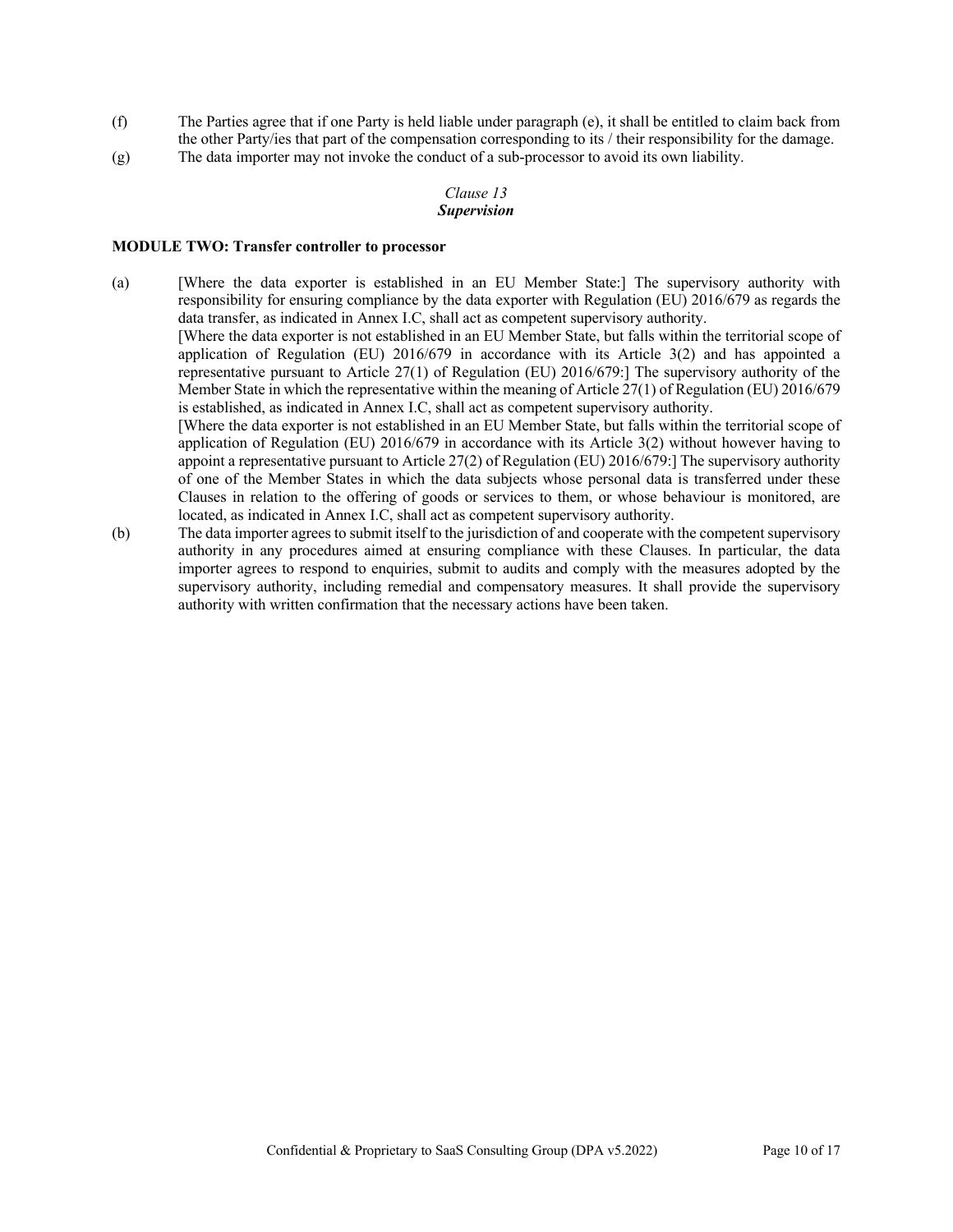# **SECTION III – LOCAL LAWS AND OBLIGATIONS IN CASE OF ACCESS BY PUBLIC AUTHORITIES**

#### *Clause 14*

## *Local laws and practices affecting compliance with the Clauses*

- (a) The Parties warrant that they have no reason to believe that the laws and practices in the third country of destination applicable to the processing of the personal data by the data importer, including any requirements to disclose personal data or measures authorising access by public authorities, prevent the data importer from fulfilling its obligations under these Clauses. This is based on the understanding that laws and practices that respect the essence of the fundamental rights and freedoms and do not exceed what is necessary and proportionate in a democratic society to safeguard one of the objectives listed in Article 23(1) of Regulation (EU) 2016/679, are not in contradiction with these Clauses.
- (b) The Parties declare that in providing the warranty in paragraph (a), they have taken due account in particular of the following elements:
	- (i) the specific circumstances of the transfer, including the length of the processing chain, the number of actors involved and the transmission channels used; intended onward transfers; the type of recipient; the purpose of processing; the categories and format of the transferred personal data; the economic sector in which the transfer occurs; the storage location of the data transferred;
	- (ii) the laws and practices of the third country of destination– including those requiring the disclosure of data to public authorities or authorising access by such authorities – relevant in light of the specific circumstances of the transfer, and the applicable limitations and safeguards<sup>4</sup>;
	- (iii) any relevant contractual, technical or organisational safeguards put in place to supplement the safeguards under these Clauses, including measures applied during transmission and to the processing of the personal data in the country of destination.
- (c) The data importer warrants that, in carrying out the assessment under paragraph (b), it has made its best efforts to provide the data exporter with relevant information and agrees that it will continue to cooperate with the data exporter in ensuring compliance with these Clauses.
- (d) The Parties agree to document the assessment under paragraph (b) and make it available to the competent supervisory authority on request.
- (e) The data importer agrees to notify the data exporter promptly if, after having agreed to these Clauses and for the duration of the contract, it has reason to believe that it is or has become subject to laws or practices not in line with the requirements under paragraph (a), including following a change in the laws of the third country or a measure (such as a disclosure request) indicating an application of such laws in practice that is not in line with the requirements in paragraph (a).
- (f) Following a notification pursuant to paragraph (e), or if the data exporter otherwise has reason to believe that the data importer can no longer fulfil its obligations under these Clauses, the data exporter shall promptly identify appropriate measures (e.g. technical or organisational measures to ensure security and confidentiality) to be adopted by the data exporter and/or data importer to address the situation. The data exporter shall suspend the data transfer if it considers that no appropriate safeguards for such transfer can be ensured, or if instructed by the competent supervisory authority to do so. In this case, the data exporter

<sup>4</sup> As regards the impact of such laws and practices on compliance with these Clauses, different elements may be considered as part of an overall assessment. Such elements may include relevant and documented practical experience with prior instances of requests for disclosure from public authorities, or the absence of such requests, covering a sufficiently representative time-frame. This refers in particular to internal records or other documentation, drawn up on a continuous basis in accordance with due diligence and certified at senior management level, provided that this information can be lawfully shared with third parties. Where this practical experience is relied upon to conclude that the data importer will not be prevented from complying with these Clauses, it needs to be supported by other relevant, objective elements, and it is for the Parties to consider carefully whether these elements together carry sufficient weight, in terms of their reliability and representativeness, to support this conclusion. In particular, the Parties have to take into account whether their practical experience is corroborated and not contradicted by publicly available or otherwise accessible, reliable information on the existence or absence of requests within the same sector and/or the application of the law in practice, such as case law and reports by independent oversight bodies.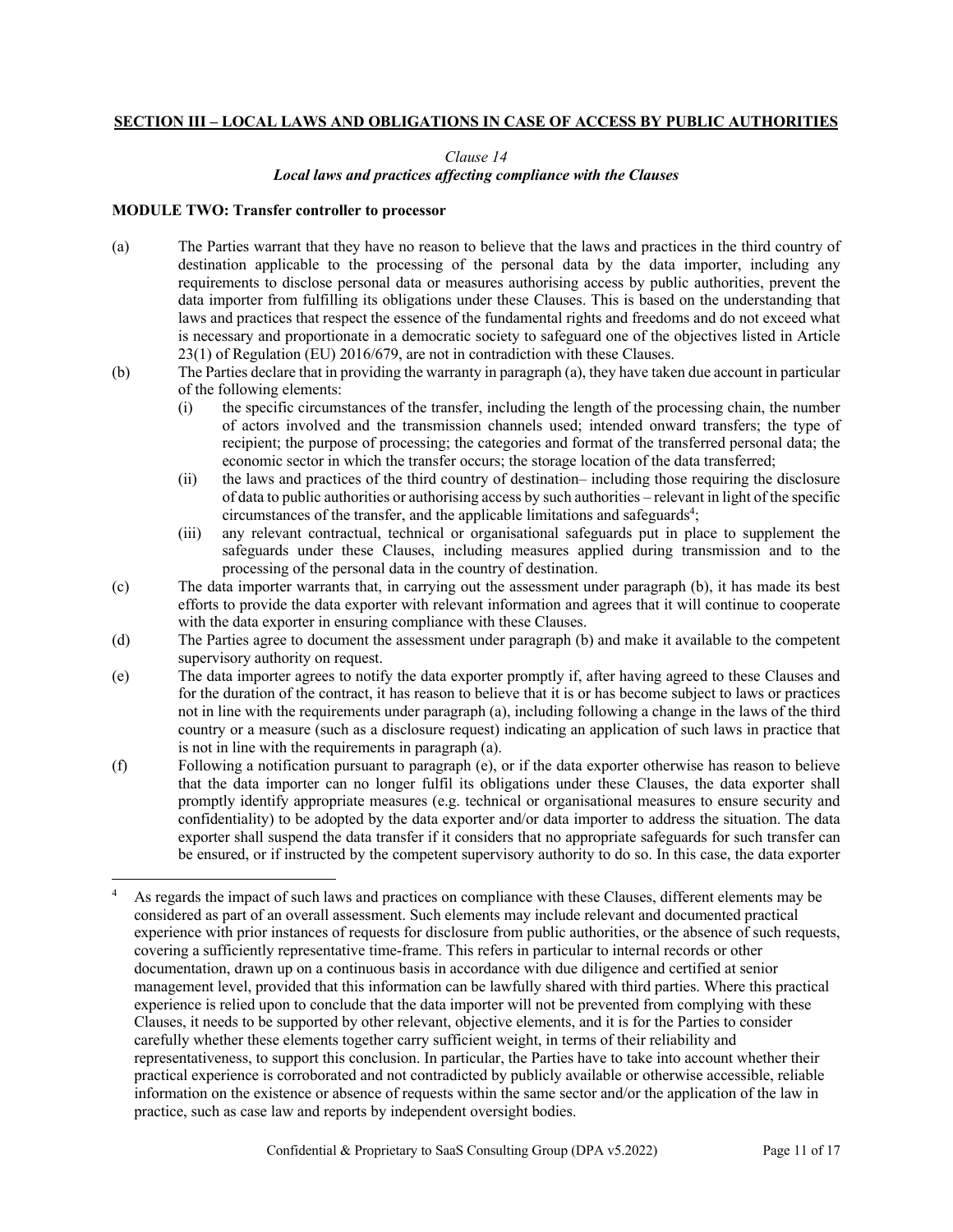shall be entitled to terminate the contract, insofar as it concerns the processing of personal data under these Clauses. If the contract involves more than two Parties, the data exporter may exercise this right to termination only with respect to the relevant Party, unless the Parties have agreed otherwise. Where the contract is terminated pursuant to this Clause, Clause 16(d) and (e) shall apply.

## *Clause 15*

# *Obligations of the data importer in case of access by public authorities*

## **MODULE TWO: Transfer controller to processor**

## **15.1 Notification**

- (a) The data importer agrees to notify the data exporter and, where possible, the data subject promptly (if necessary with the help of the data exporter) if it:
	- (i) receives a legally binding request from a public authority, including judicial authorities, under the laws of the country of destination for the disclosure of personal data transferred pursuant to these Clauses; such notification shall include information about the personal data requested, the requesting authority, the legal basis for the request and the response provided; or
	- (ii) becomes aware of any direct access by public authorities to personal data transferred pursuant to these Clauses in accordance with the laws of the country of destination; such notification shall include all information available to the importer.
- (b) If the data importer is prohibited from notifying the data exporter and/or the data subject under the laws of the country of destination, the data importer agrees to use its best efforts to obtain a waiver of the prohibition, with a view to communicating as much information as possible, as soon as possible. The data importer agrees to document its best efforts in order to be able to demonstrate them on request of the data exporter.
- (c) Where permissible under the laws of the country of destination, the data importer agrees to provide the data exporter, at regular intervals for the duration of the contract, with as much relevant information as possible on the requests received (in particular, number of requests, type of data requested, requesting authority/ies, whether requests have been challenged and the outcome of such challenges, etc.).
- (d) The data importer agrees to preserve the information pursuant to paragraphs (a) to (c) for the duration of the contract and make it available to the competent supervisory authority on request.
- (e) Paragraphs (a) to (c) are without prejudice to the obligation of the data importer pursuant to Clause 14(e) and Clause 16 to inform the data exporter promptly where it is unable to comply with these Clauses.

#### **15.2 Review of legality and data minimisation**

- (a) The data importer agrees to review the legality of the request for disclosure, in particular whether it remains within the powers granted to the requesting public authority, and to challenge the request if, after careful assessment, it concludes that there are reasonable grounds to consider that the request is unlawful under the laws of the country of destination, applicable obligations under international law and principles of international comity. The data importer shall, under the same conditions, pursue possibilities of appeal. When challenging a request, the data importer shall seek interim measures with a view to suspending the effects of the request until the competent judicial authority has decided on its merits. It shall not disclose the personal data requested until required to do so under the applicable procedural rules. These requirements are without prejudice to the obligations of the data importer under Clause 14(e).
- (b) The data importer agrees to document its legal assessment and any challenge to the request for disclosure and, to the extent permissible under the laws of the country of destination, make the documentation available to the data exporter. It shall also make it available to the competent supervisory authority on request.
- (c) The data importer agrees to provide the minimum amount of information permissible when responding to a request for disclosure, based on a reasonable interpretation of the request.

# **SECTION IV – FINAL PROVISIONS**

*Clause 16 Non-compliance with the Clauses and termination*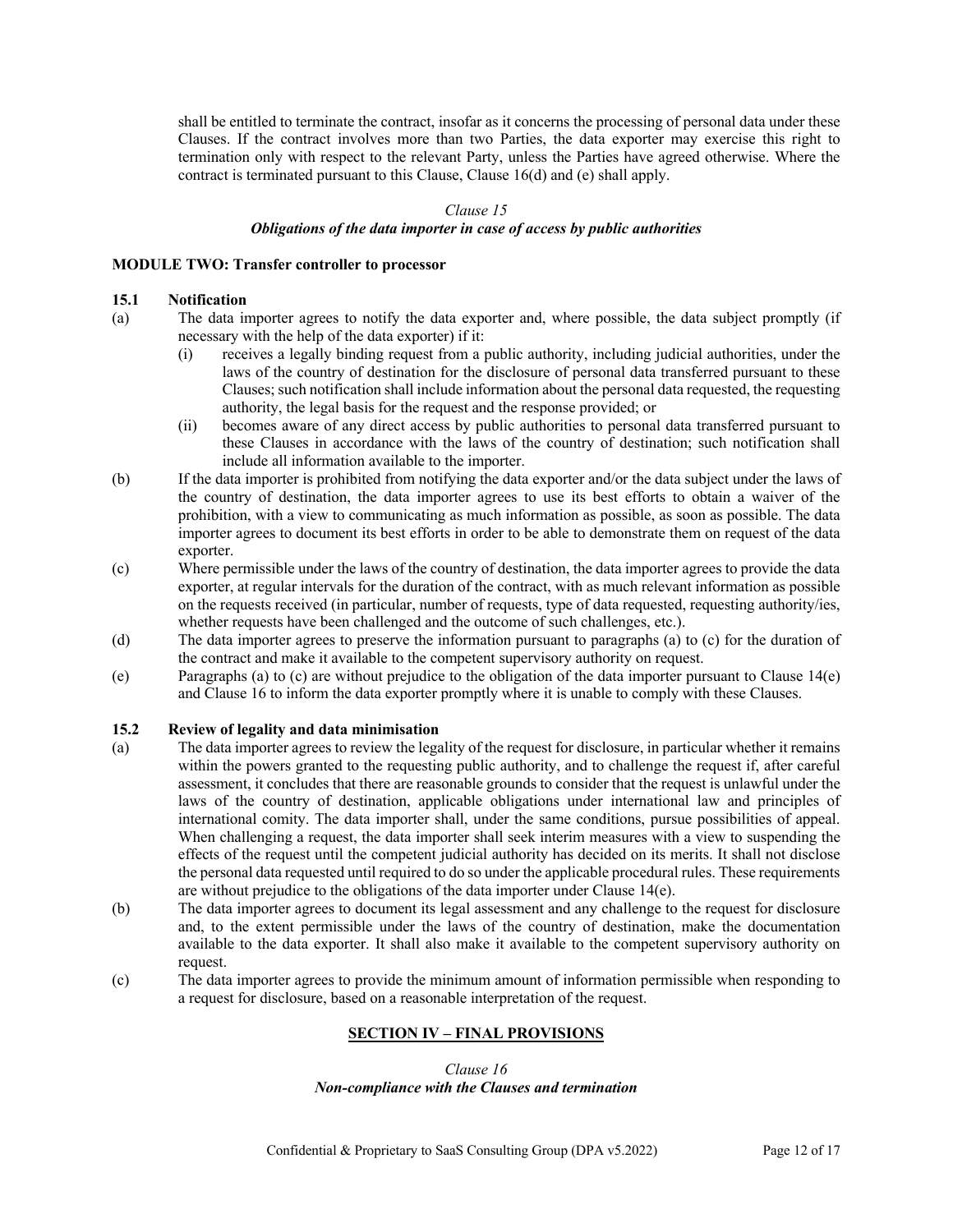- (a) The data importer shall promptly inform the data exporter if it is unable to comply with these Clauses, for whatever reason.
- (b) In the event that the data importer is in breach of these Clauses or unable to comply with these Clauses, the data exporter shall suspend the transfer of personal data to the data importer until compliance is again ensured or the contract is terminated. This is without prejudice to Clause 14(f).
- (c) The data exporter shall be entitled to terminate the contract, insofar as it concerns the processing of personal data under these Clauses, where:
	- (i) the data exporter has suspended the transfer of personal data to the data importer pursuant to paragraph (b) and compliance with these Clauses is not restored within a reasonable time and in any event within one month of suspension;
	- (ii) the data importer is in substantial or persistent breach of these Clauses; or
	- (iii) the data importer fails to comply with a binding decision of a competent court or supervisory authority regarding its obligations under these Clauses.

In these cases, it shall inform the competent supervisory authority of such non-compliance. Where the contract involves more than two Parties, the data exporter may exercise this right to termination only with respect to the relevant Party, unless the Parties have agreed otherwise.

- (d) Personal data that has been transferred prior to the termination of the contract pursuant to paragraph (c) shall at the choice of the data exporter immediately be returned to the data exporter or deleted in its entirety. The same shall apply to any copies of the data. The data importer shall certify the deletion of the data to the data exporter. Until the data is deleted or returned, the data importer shall continue to ensure compliance with these Clauses. In case of local laws applicable to the data importer that prohibit the return or deletion of the transferred personal data, the data importer warrants that it will continue to ensure compliance with these Clauses and will only process the data to the extent and for as long as required under that local law.
- (e) Either Party may revoke its agreement to be bound by these Clauses where (i) the European Commission adopts a decision pursuant to Article 45(3) of Regulation (EU) 2016/679 that covers the transfer of personal data to which these Clauses apply; or (ii) Regulation (EU) 2016/679 becomes part of the legal framework of the country to which the personal data is transferred. This is without prejudice to other obligations applying to the processing in question under Regulation (EU) 2016/679.

#### *Clause 17*

#### *Governing law*

#### **MODULE TWO: Transfer controller to processor**

These Clauses shall be governed by the law of the EU Member State in which the data exporter is established. Where such law does not allow for third-party beneficiary rights, they shall be governed by the law of another EU Member State that does allow for third-party beneficiary rights. The Parties agree that this shall be the law of **IRELAND**.

#### *Clause 18 Choice of forum and jurisdiction*

- (a) Any dispute arising from these Clauses shall be resolved by the courts of an EU Member State.
- (b) The Parties agree that those shall be the courts of **IRELAND**.
- (c) A data subject may also bring legal proceedings against the data exporter and/or data importer before the courts of the Member State in which he/she has his/her habitual residence.
- (d) The Parties agree to submit themselves to the jurisdiction of such courts.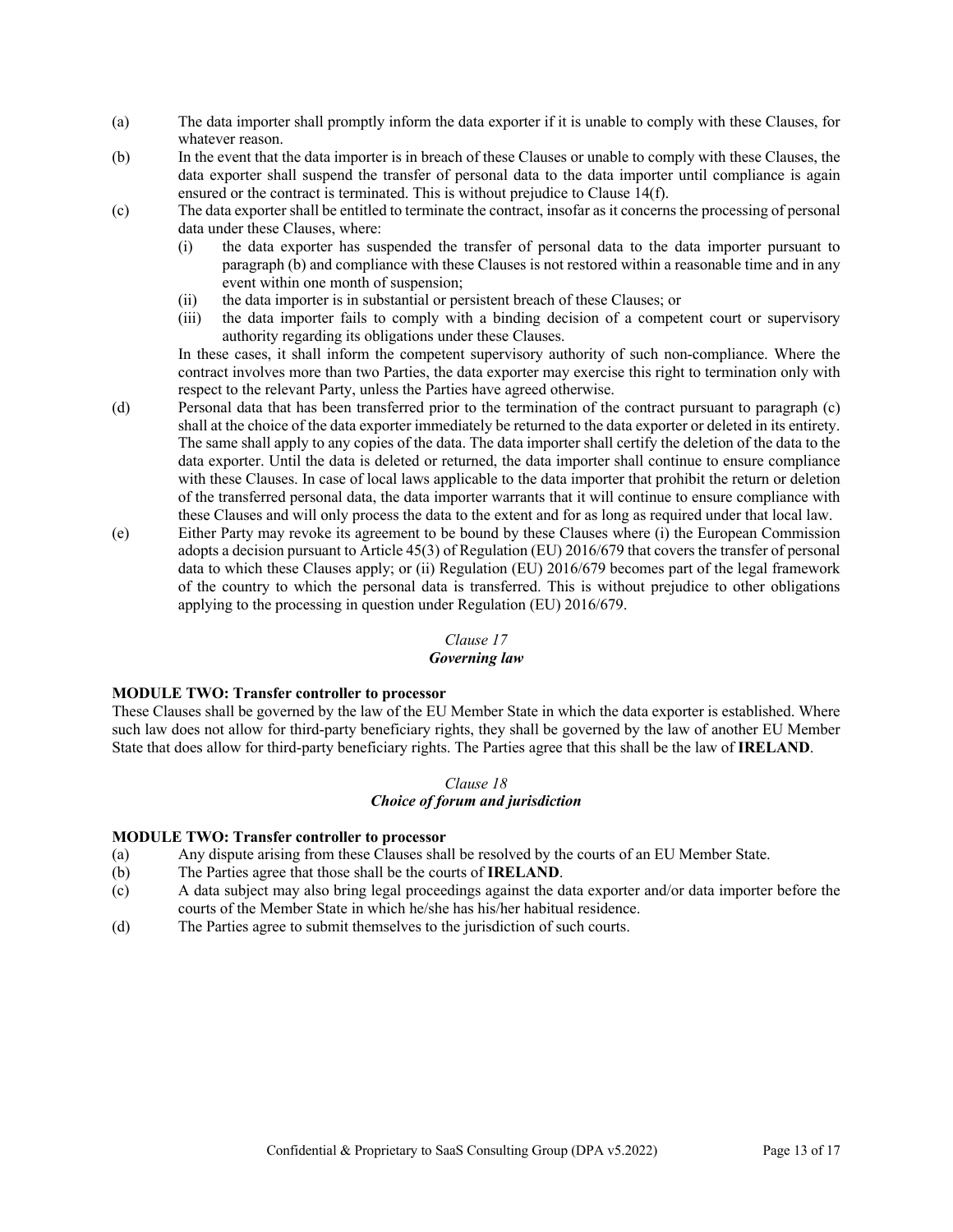#### **APPENDIX**

# **ANNEX I**

#### **A. LIST OF PARTIES**

#### **MODULE TWO: Transfer controller to processor**

#### **Data exporter:**

*The Data Controller, as defined at the beginning of the Agreement, having the same contact information as provided in the Master Services Agreement.*

#### **Data importer:**

*The Data Processor, as defined at the beginning of the Agreement, having the same contact information as provided in the Master Services Agreement.*

#### **B. DESCRIPTION OF TRANSFER**

#### **MODULE TWO: Transfer controller to processor**

*Categories of data subjects whose personal data is transferred (or may be transferred), according to Data Controller instructions and the nature of Services performed or delivered:*

*Natural persons who are the Customer's:*

- *Employees*
- *Directors or Officers*
- *Shareholders*
- *Suppliers, Vendors or Contractors*
- *Leads, Prospects or Customers*
- *End Users (software, website, etc.)*

*Categories of personal data transferred: The Data Controller determines the categories of personal data that may be included in business applications that are in scope for the Services performed or delivered by the Data Processor. ………………………..*

*Sensitive data transferred (if applicable) and applied restrictions or safeguards that fully take into consideration the nature of the data and the risks involved, such as for instance strict purpose limitation, access restrictions (including access only for staff having followed specialised training), keeping a record of access to the data, restrictions for onward transfers or additional security measures.*

*The Data Controller is solely responsible for disclosing to Data Processor any existence of Sensitive Data as part of the Services performed or delivered by Data Processor to Customer. For the sake of clarity, such sensitive data, is Personal Data with information revealing racial or ethnic origin, political opinions, religious or philosophical beliefs, or trade-union membership, and the processing of genetic data, biometric data for the purpose of uniquely identifying a natural person, data concerning health or data concerning a natural person's sex life or sexual orientation. ………………………..*

*The frequency of the transfer (e.g. whether the data is transferred on a one-off or continuous basis). As needed for completion of the Services during the duration of the Services agreement(s).*

*…………………………*

*………………………..*

*Nature of the processing: Access, visibility, data migration consultation, data transformation consultation, and data validation consultation.* 

*…………………………*

*Purpose(s) of the data transfer and further processing: For Data Processor to perform or deliver the Services.* 

*The period for which the personal data will be retained, or, if that is not possible, the criteria used to determine that period: Duration necessary to perform or complete the Services.* 

*……………………..*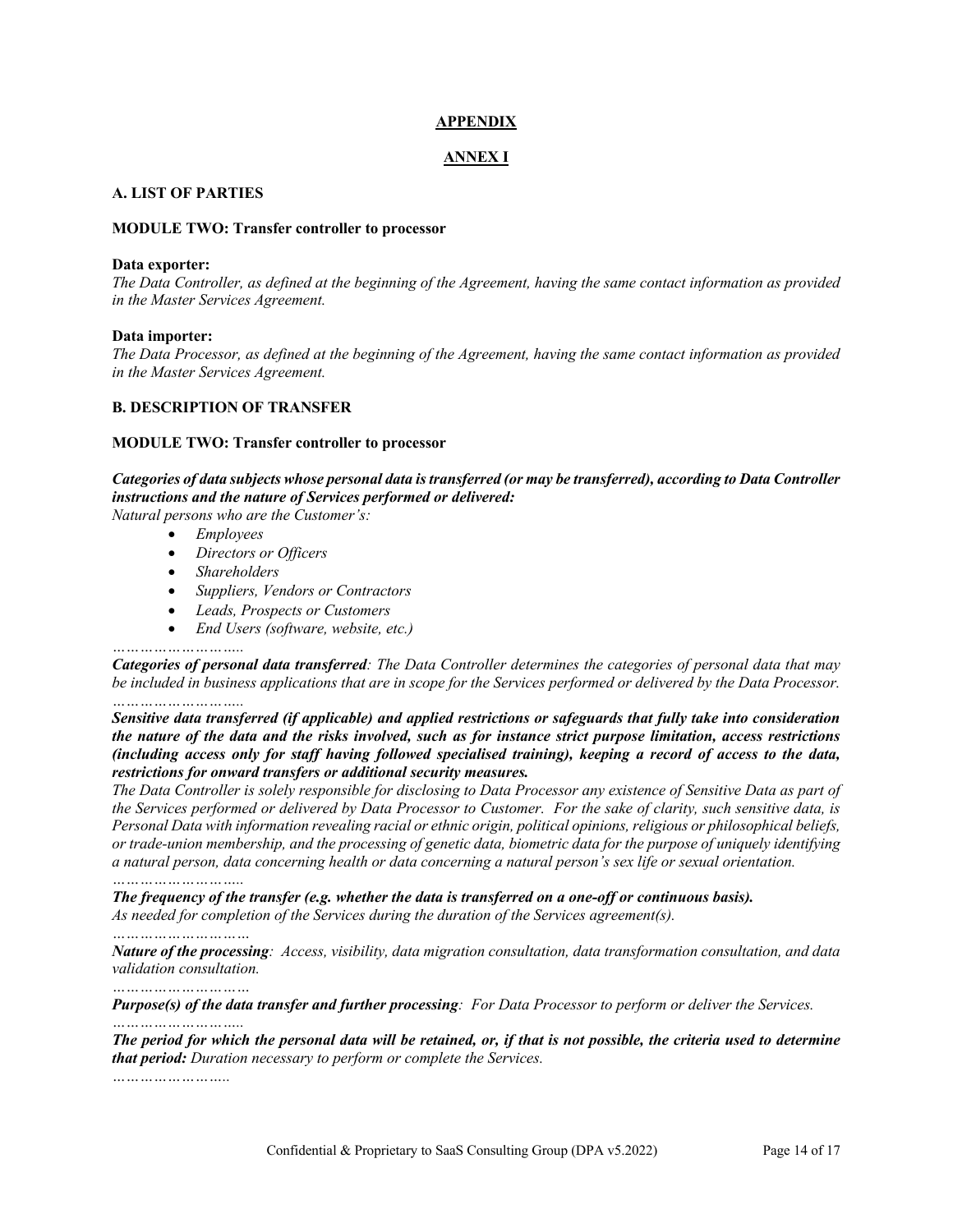*For transfers to (sub-) processors, also specify subject matter, nature and duration of the processing: Same as above.* 

*……………………..*

# **C. COMPETENT SUPERVISORY AUTHORITY**

#### **MODULE TWO: Transfer controller to processor**

#### *Identify the competent supervisory authority/ies in accordance with Clause 13:*

*For the purposes of the Standard Contractual Clauses, the supervisory authority that shall act as competent supervisory authority is either (i) where Customer is established in an EU Member State, the supervisory authority responsible for ensuring Customer's compliance with the GDPR; (ii) where Customer is not established in an EU Member State but falls within the extra-territorial scope of the GDPR and has appointed a representative, the supervisory authority of the EU Member State in which Customer's representative is established; or (iii) where Customer is not established in an EU Member State but falls within the extra-territorial scope of the GDPR without having to appoint a representative, the supervisory authority of the EU Member State in which the Data Subjects are predominantly located. In relation to Personal Data that is subject to the UK GDPR or Swiss DPA, the competent supervisory authority is the UK Information Commissioner or the Swiss Federal Data Protection and Information Commissioner (as applicable).*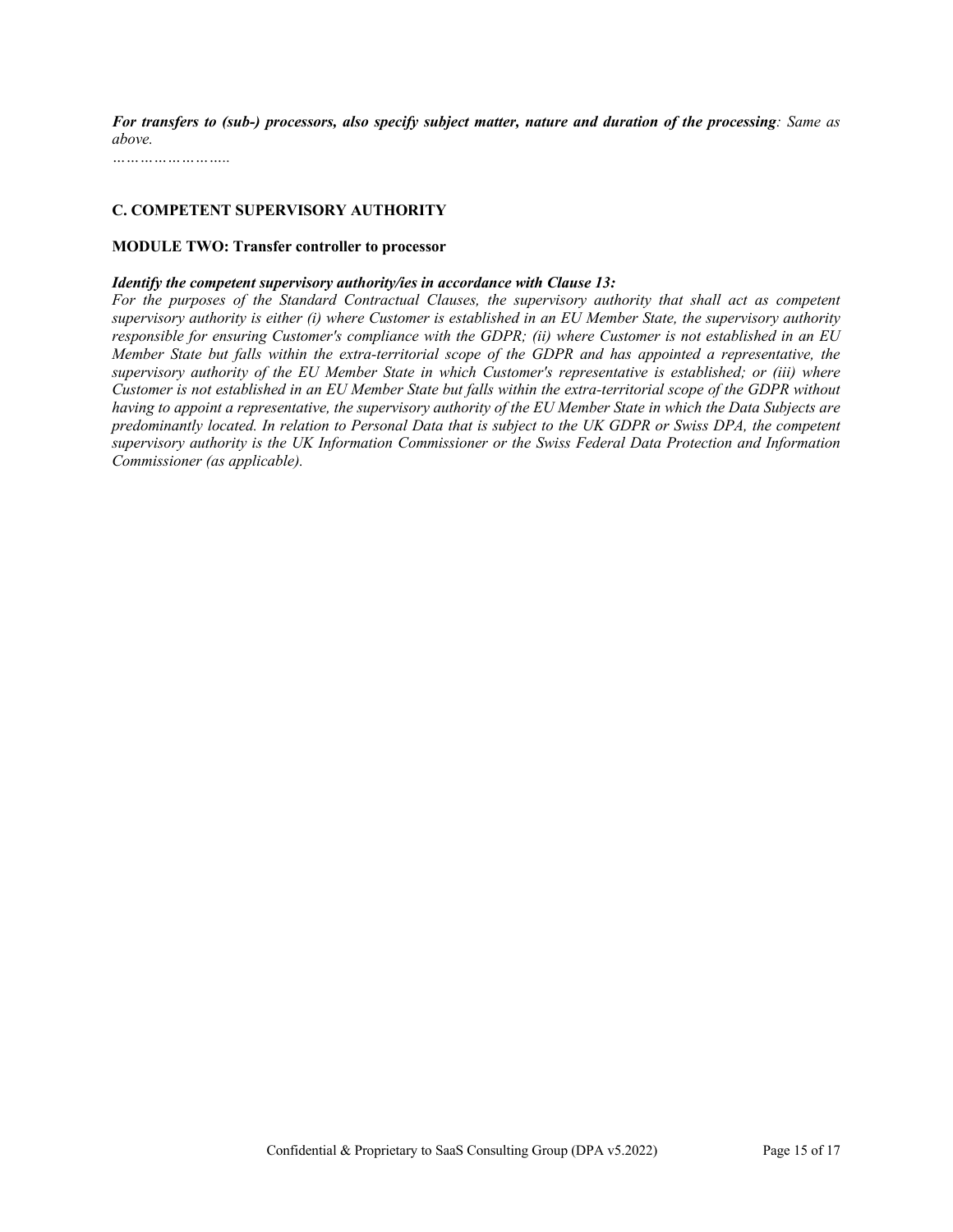# **ANNEX II - TECHNICAL AND ORGANISATIONAL MEASURES INCLUDING TECHNICAL AND ORGANISATIONAL MEASURES TO ENSURE THE SECURITY OF THE DATA**

#### **MODULE TWO: Transfer controller to processor**

The Data Processor shall, at all times, deploy and maintain appropriate control measures designed to (1) prevent and/or detect data privacy or information security breaches or violations with potential to compromise a Customer's Personal Data by any of its employees, contractors, or agents performing or delivering the Services to Customer, either directly or indirectly, or with/without intent, (2) prevent and/or detect data privacy or information security breaches or violations with potential to compromise a Customer's Personal Data from external 3rd party threats gaining access via a computer or similar device used by its employees, contractors, or agents performing or delivering the Services to Customer. Included among these are the following as it relates to all employees, contractors, or agents performing or delivery Services to Customer:

- Criminal background checks as condition of employment or contract agreement
- Confidentiality clauses and agreements as condition of employment or contract agreement
- Ongoing monthly information security and cybersecurity threat awareness training (employees only)
- Access to Personal Data is controlled and provisioned by the Customer, and Data Processor will only share such access on a need-to-know basis and only as it relates to the performance or delivery of the Services, including oversight and management
- Sign-on credentials to systems and applications containing Personal Data shall be stored/shared via encrypted and secure password vaults with complex passwords
- Acknowledgement and adherence to the Data Processor's Acceptable Use Policy, which includes hard drive encryption enabled on all computer devices
- All computer devices must contain threat detection sensors deployed on each monitored endpoint to gather system events and to execute proactive detection and prevention actions as a part of the Company's subscription to the Crowdstrike Falcon Platform – a software-as-a-service threat detection and response solution that combines anti-virus capabilities with Cloud-based analysis and threat detection (the "EDR Software"). The EDR Software may detect and report vulnerabilities, which are further investigated to determine whether they represent and Incident or some other action or response
- For sharing of files that may include Personal Data, Data Processor requires Customer to share/store those in a secured Cloud environment whereby the Customer solely controls access, and Data Processor access is to be removed upon performance or delivery of the Services.

In addition, Management of the Data Processor has established incident response policies and procedures, and regularly evaluates its overall information and cyber security posture for continuous improvement and/or enhancement opportunities.